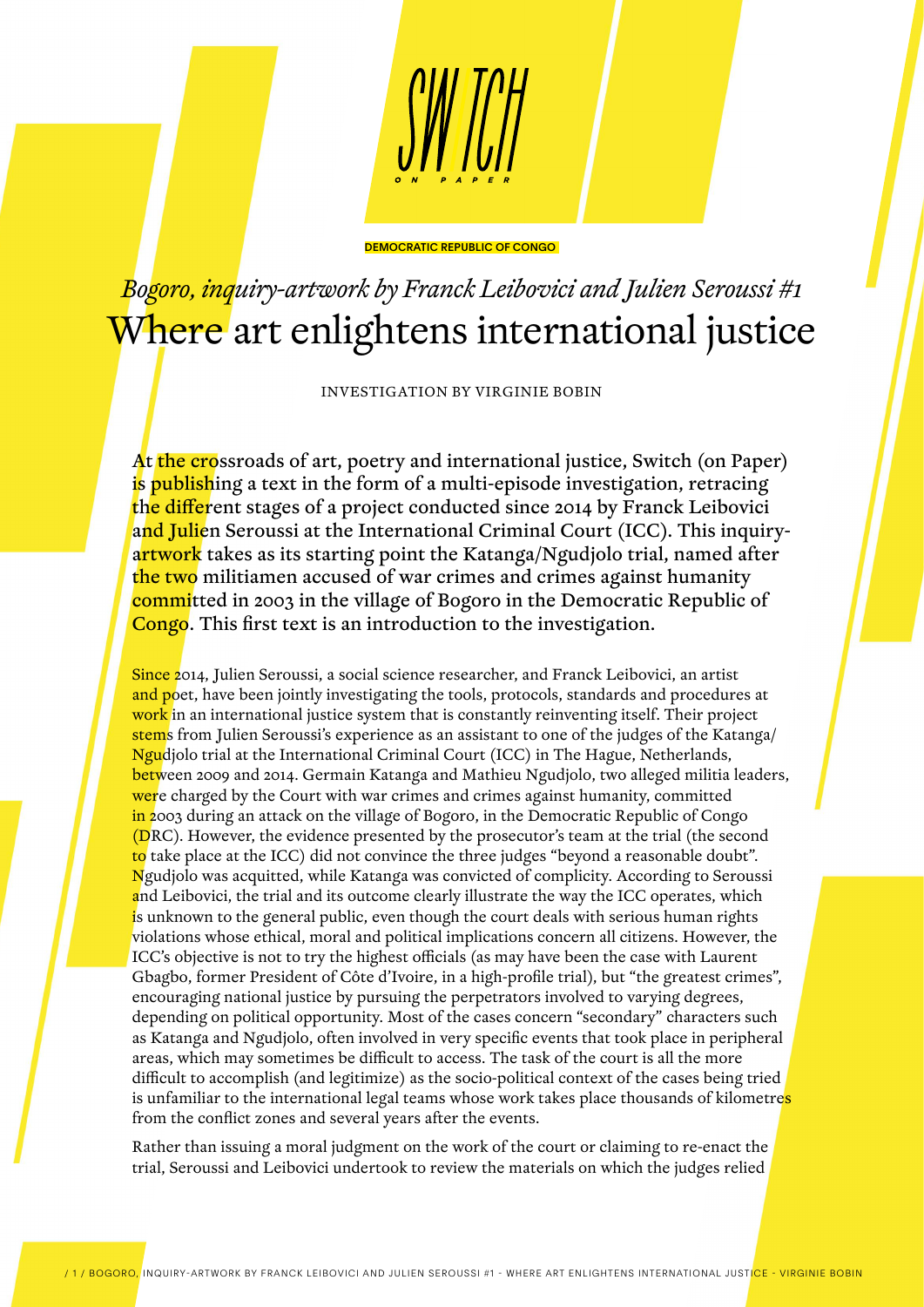(evidence, transcripts and audiovisual recordings of the trial) and subject them to different "professional visions" (artists, social scientists, exhibition commissioners, activists, etc.) to see how alternative approaches and ways of treating the facts could emerge from alternative accounts of the trial and, if necessary, to invite lawyers to adopt *a priori* methodologies o<mark>u</mark>tside their field. Their work, entitled, *law intensity conflicts*', has received the ICC's approval. Over the past four years, this research has taken on various formats, public or semi-public (exhibitions, books, conferences, workshops, radio interventions), designed to produce *ad hoc* frameworks and tools to collectively test the complex issues raised by international justice, in their most concrete forms. For Leibovici and Seroussi, the ultimate ambition of the project is to establish a Medialab at the heart of the ICC which, by compiling the documentation of their experiences, could constitute a directory of tools for the court's lawyers. A first prototype of this Medialab will be developed in 2020 through an exhibition and a series of workshops within the ICC buildings, in order to co-construct with members of different departments of the institution a number of devices or artwork-as-a-tool, which can help to treat future case documents in a different way.

## Inquiry-artwork

Such an extra-ordinary collaboration between a sociologist, an artist and the growing community of interlocutors at the ICC and beyond, gathered around the project, is part of an approach to art that is neither a "solarium model" - according to Leibovici's amusing formula (whereby an artist "gets a tan from a historical or political subject" that inspires his work) - nor what we call "socially engaged" or militant art. Instead, the artist employs the term "inquiry-artwork" to describe the various "redescription" and mediation operations that make it possible to revisit and reveal the potential of the materials studied, and thereby manufacture tools that can circulate in a wide variety of contexts and audiences and, ideally, convince the court of their utility. As Leibovici explains, "if we can change the way we define "a work of art'' or the word "poetry'' through new instruments and collectives, then there is a chance that it will produce an effect and have consequences on the institution<sup>2</sup>".

 Despite its scope, it is important to note that for *law intensity conflicts*, Leibovici and Seroussi have so far received no structural financial support. While the ICC has provided technicians and an interpreter to extract audio book footage from the trial video, it provides no direct economic assistance - which allows Leibovici and Seroussi to maintain their independence. The project therefore advances at the discretion of occasional invitations from museums, libraries, art centres, reviews, research groups, private foundations and even contemporary art fairs<sup>3</sup>, without the available "production" funds providing the slightest remuneration. However, in November 2018, the duo was invited to participate in the anniversary exhibition of the 20th anniversary of the Rome Statute (the ICC's founding treaty), jointly organised by the French Ministries of Justice, Foreign Affairs and National Education, proof that their work interests the highest institutional levels<mark>4</mark>. In the same year<mark>,</mark> they received their first financial support, in the form of a two-year research grant awarded